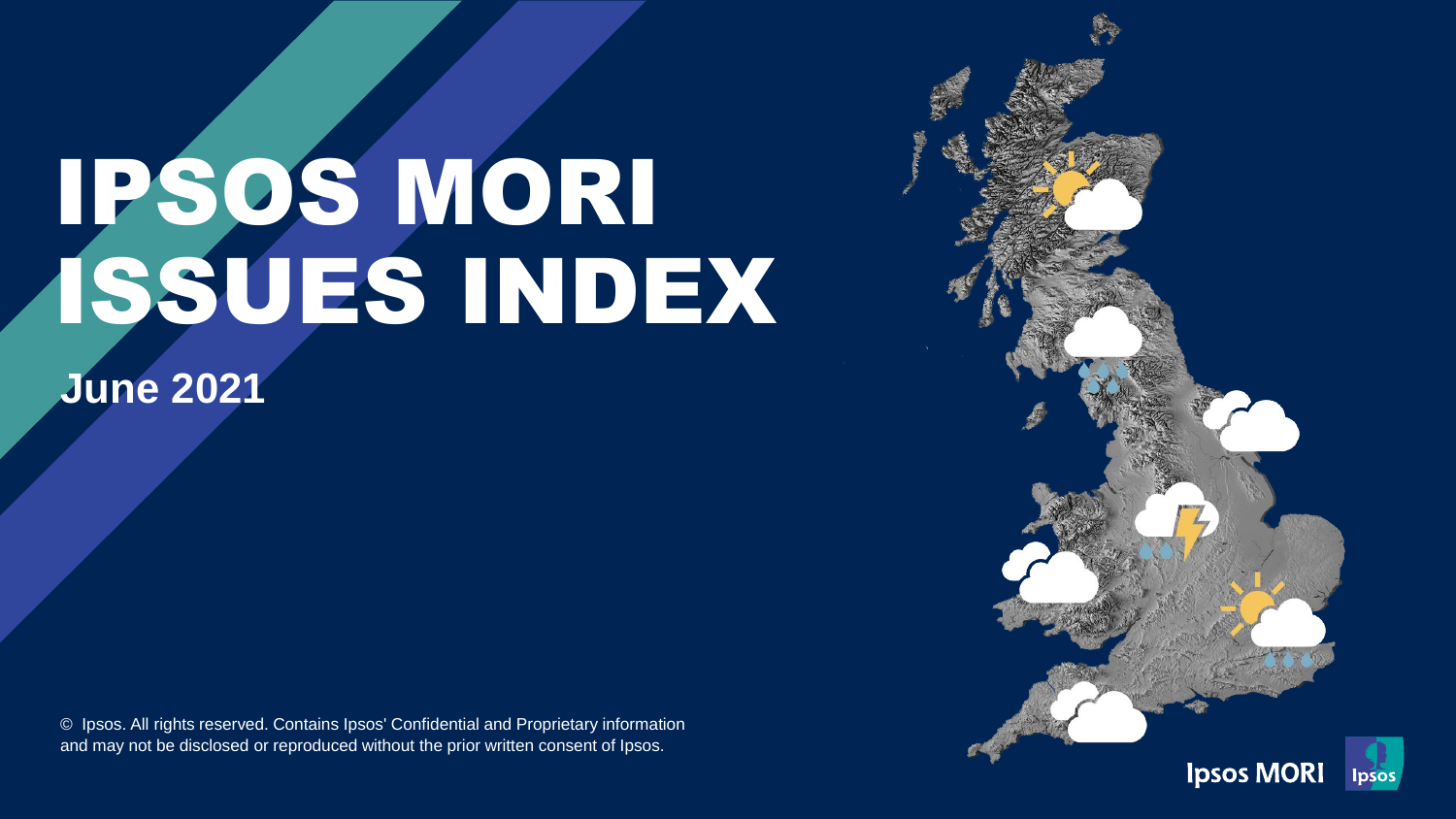#### **June 2021**

What do you see as the most/other important issues facing Britain today?



*Base: 1,003 British adults 18+, 4 - 14 June 2021*

*Source: Ipsos MORI Issues Index*

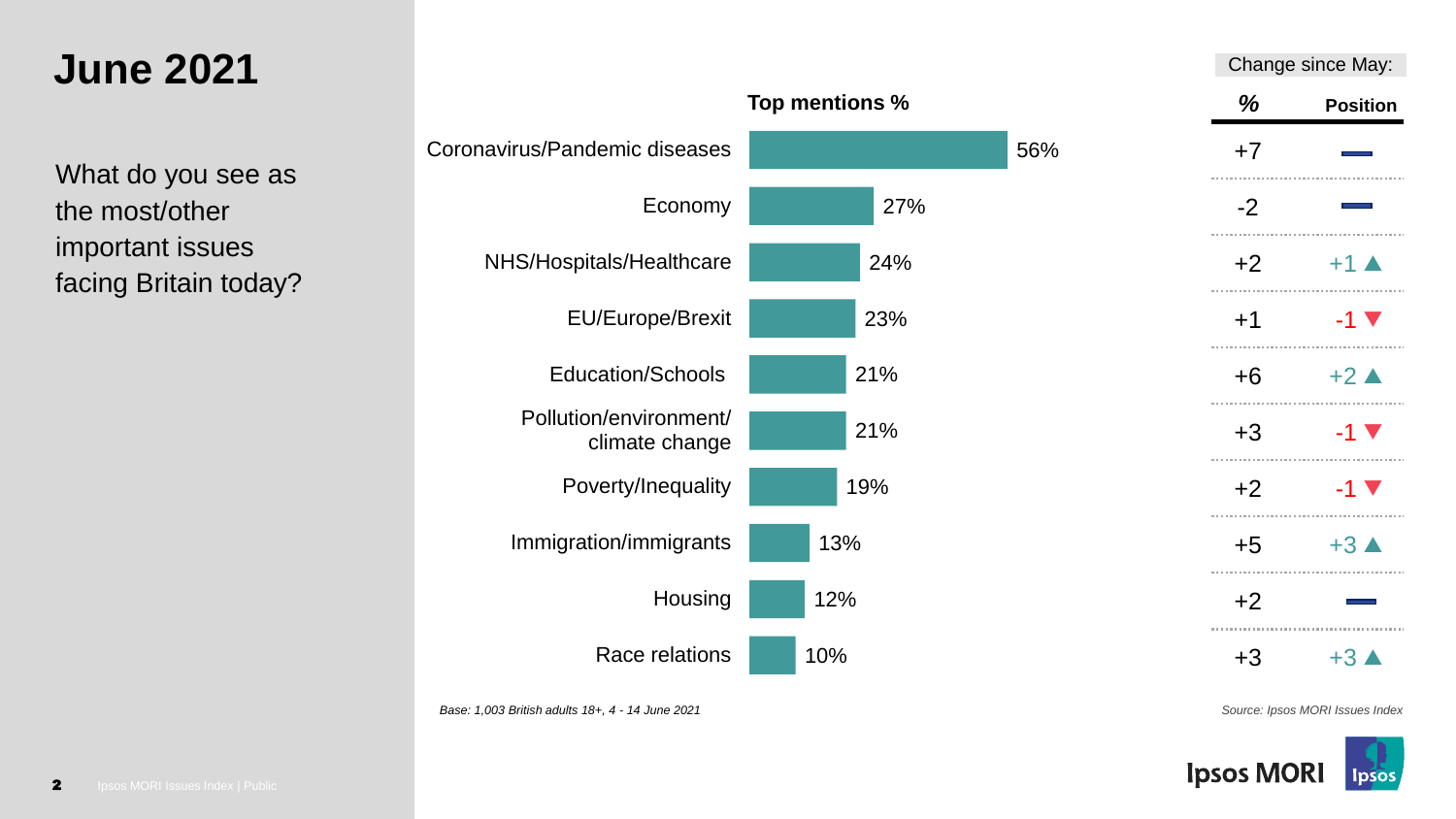#### **June 2021**

What do you see as the most/other important issues facing Britain today?



Most/other important issues

Most important issue

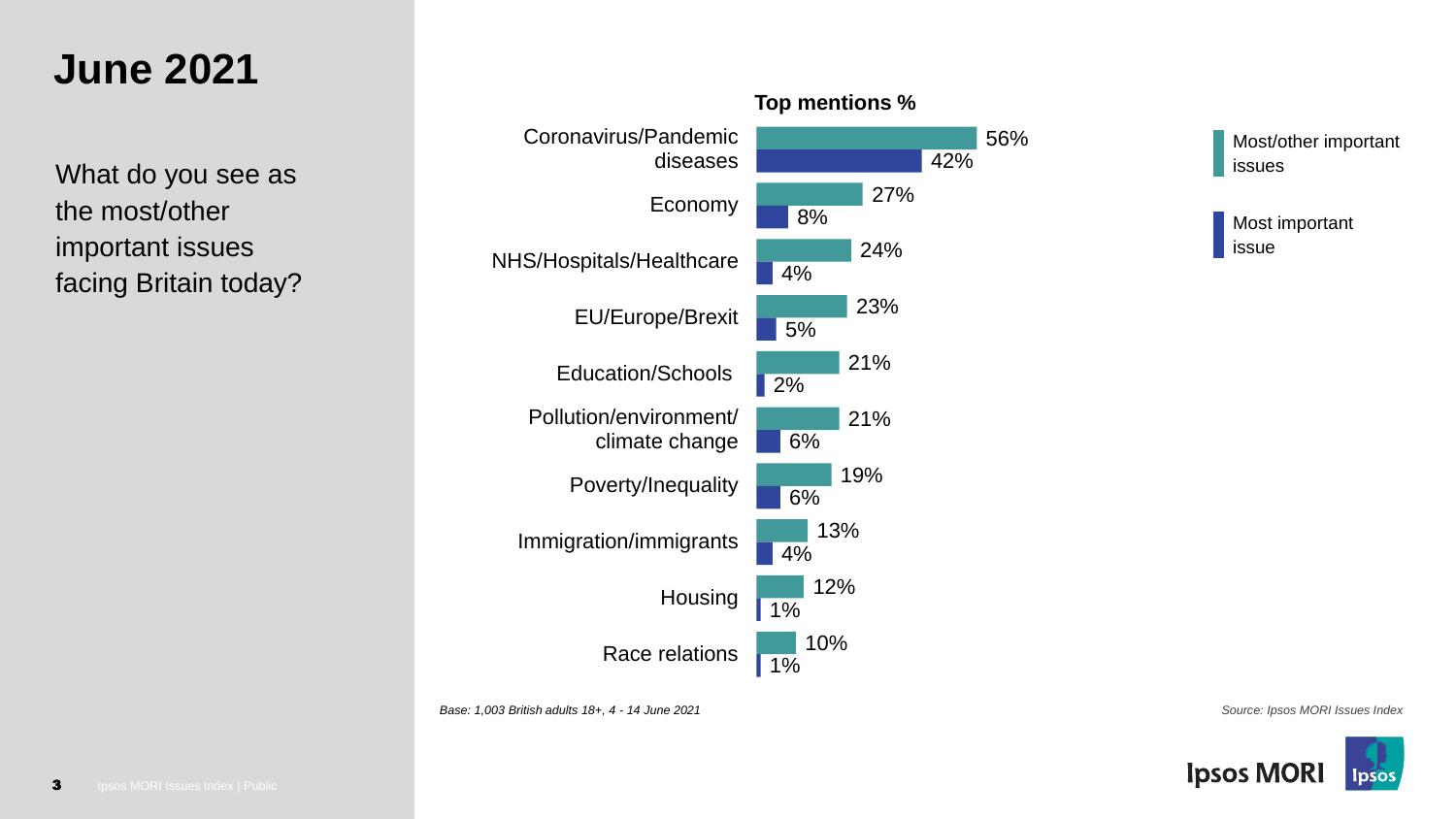# **Top five concerns: trend**

What do you see as the most/other important issues facing Britain today?



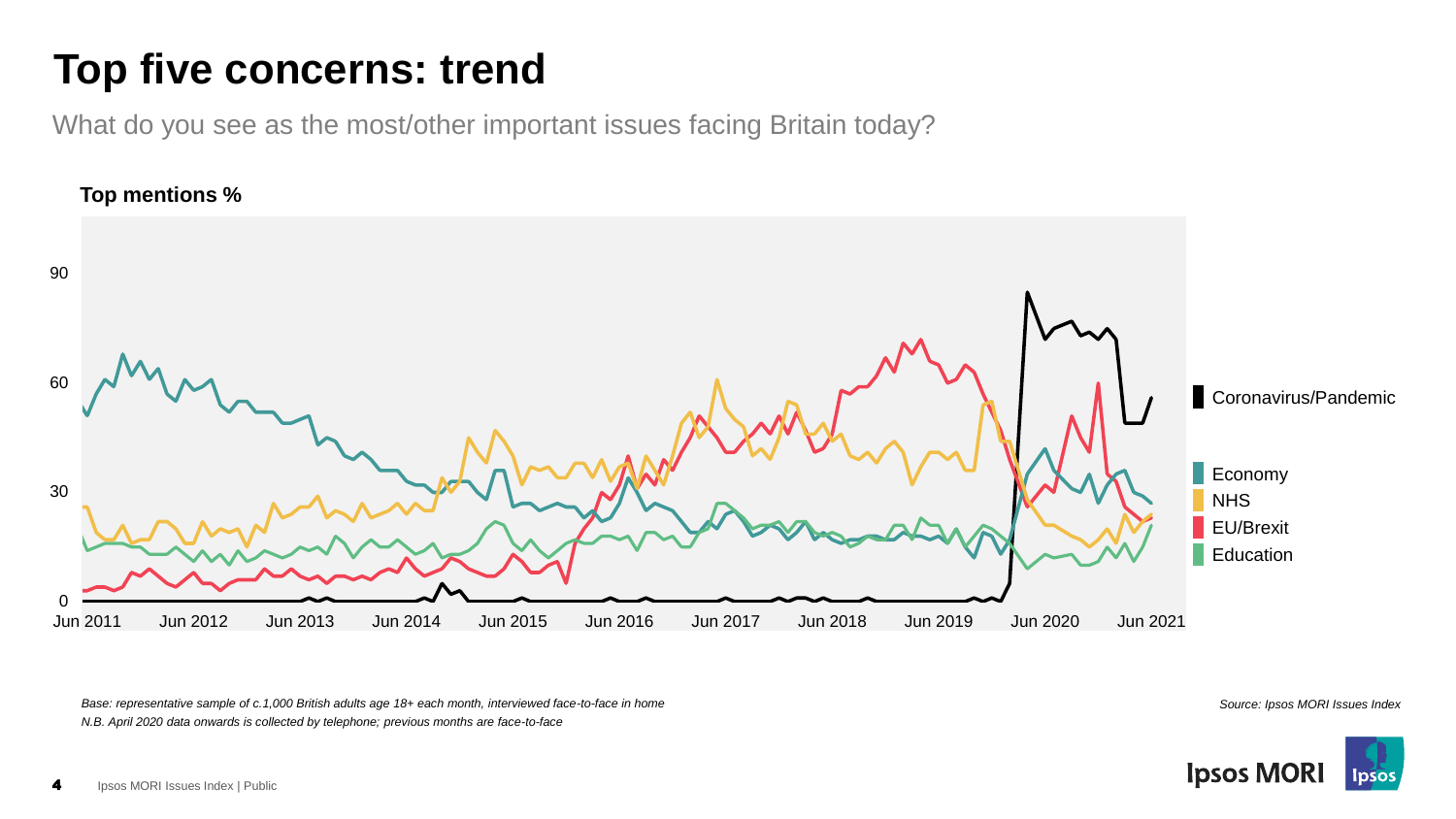# **Single Biggest Issue 2010 - 2021**

What do you see as the **most important** issue facing Britain today?



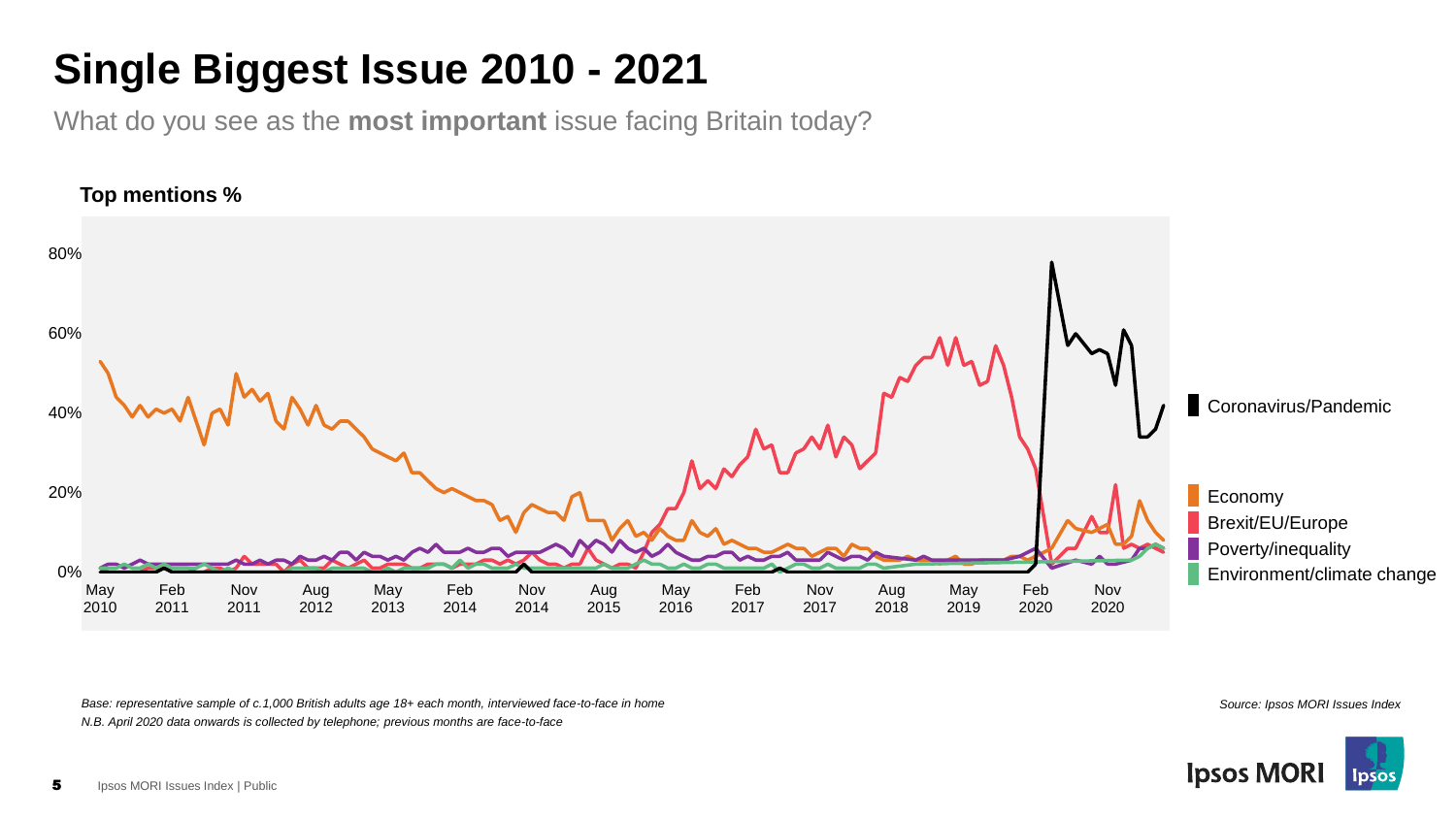#### **Coronavirus/Pandemic diseases**

What do you see as the most/other important issues facing Britain today?



*Base: representative sample of c.1,000 British adults age 18+ each month, interviewed face-to-face in home N.B. April 2020 data onwards is collected by telephone; previous months are face-to-face*

*Source: Ipsos MORI Issues Index*

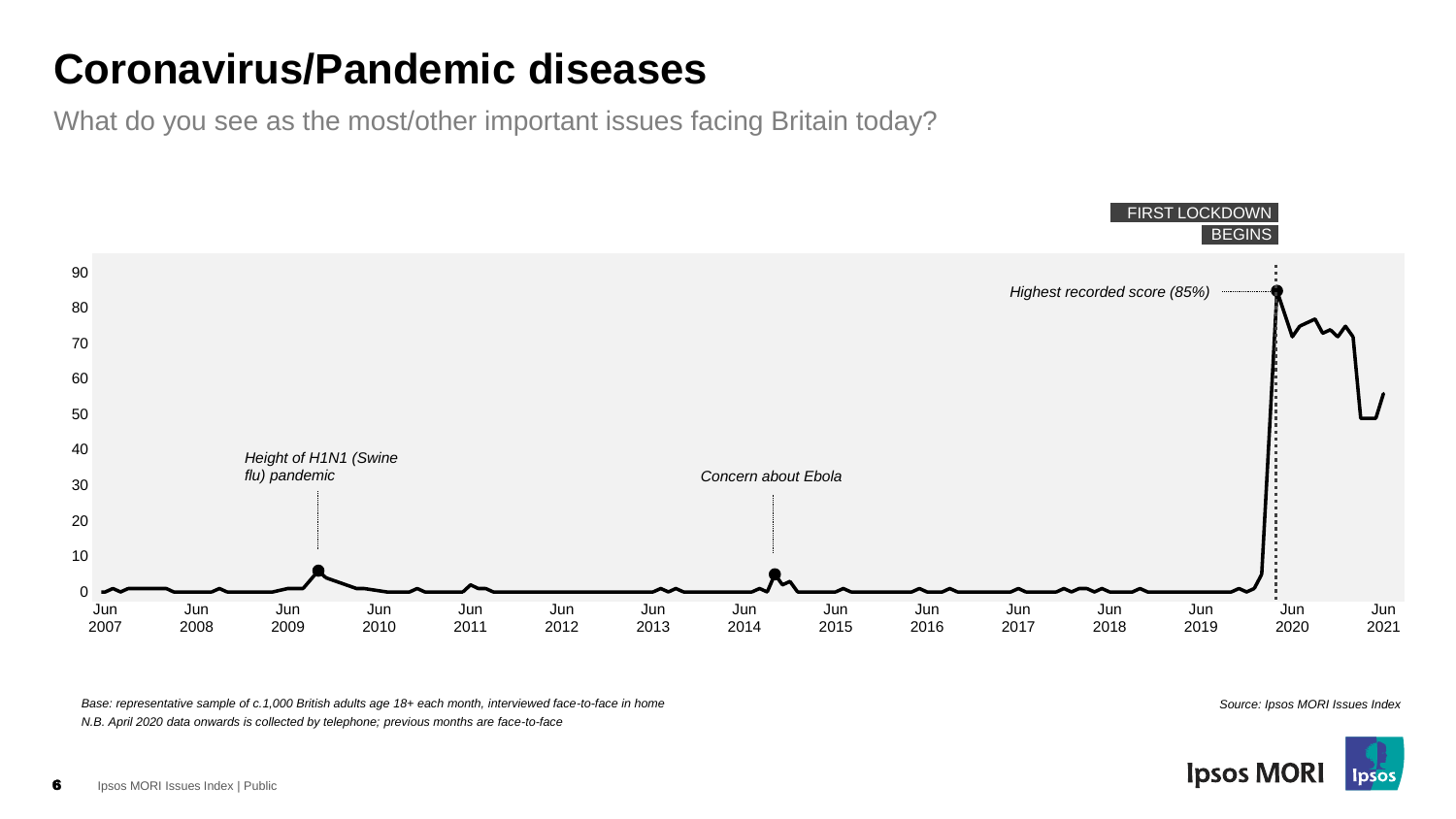# **EU / Europe / Brexit**

What do you see as the most/other important issues facing Britain today?



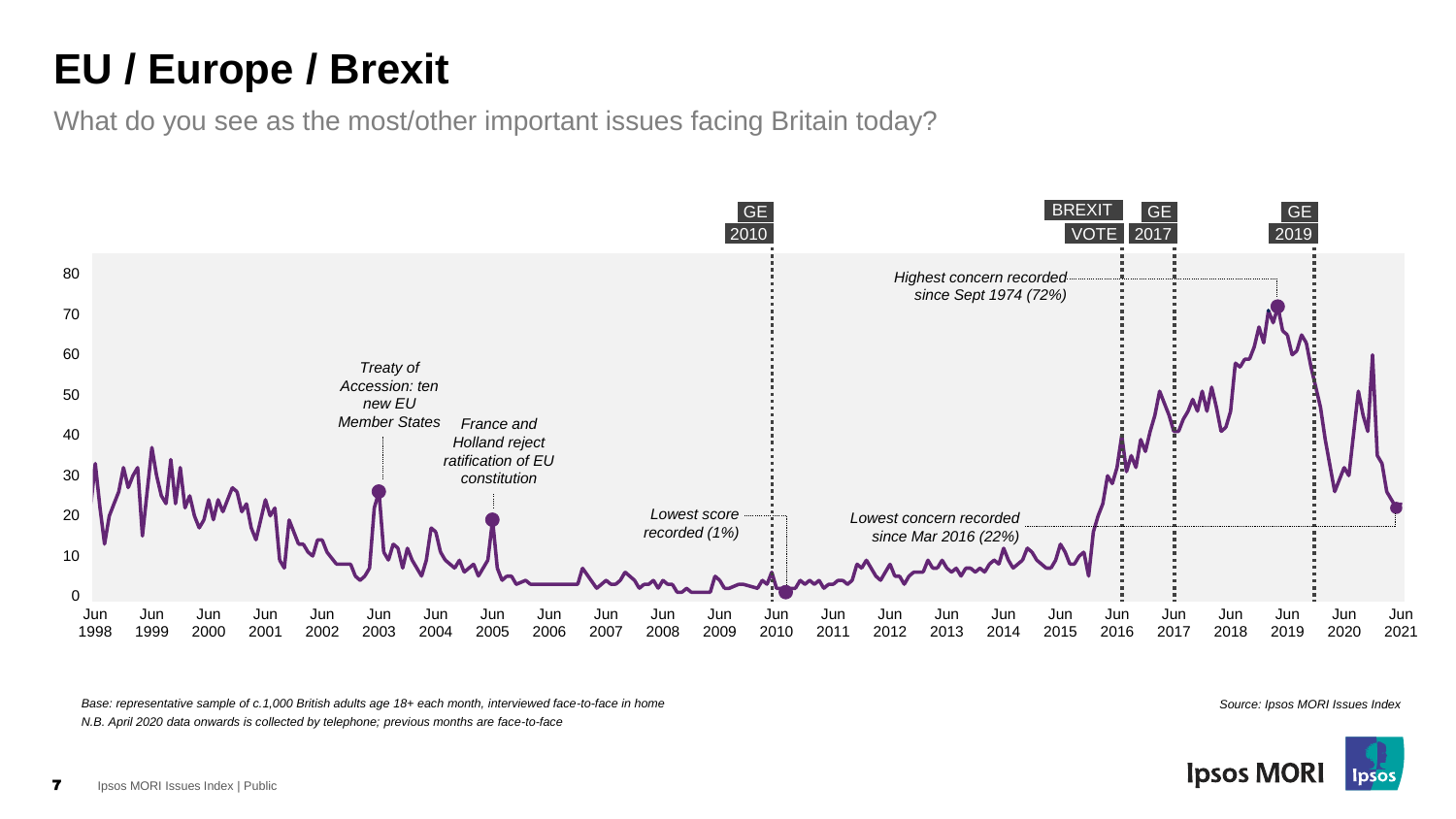## **Economy / Economic situation**

What do you see as the most/other important issues facing Britain today?



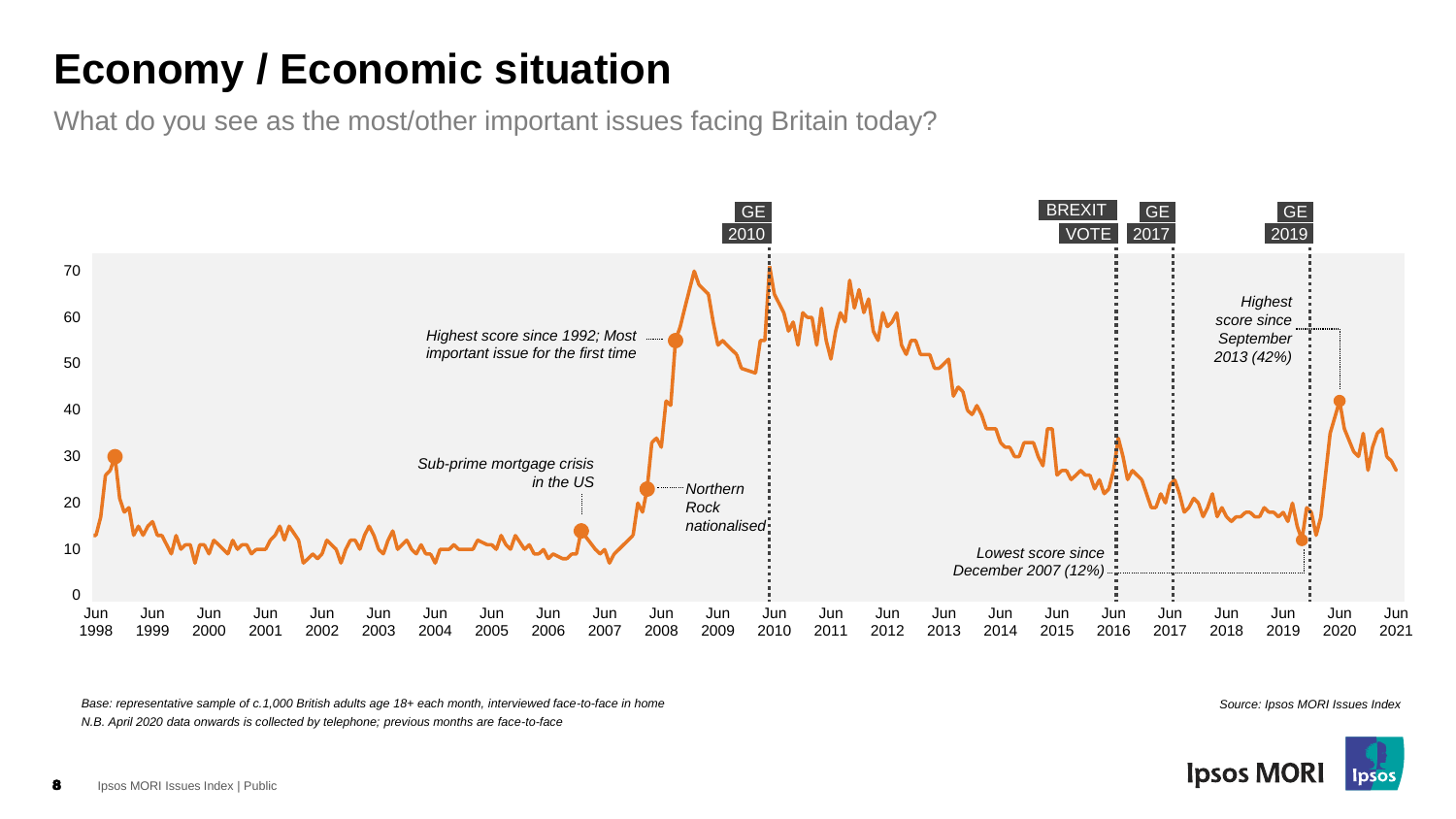## **NHS / Hospitals / Healthcare**

What do you see as the most/other important issues facing Britain today?



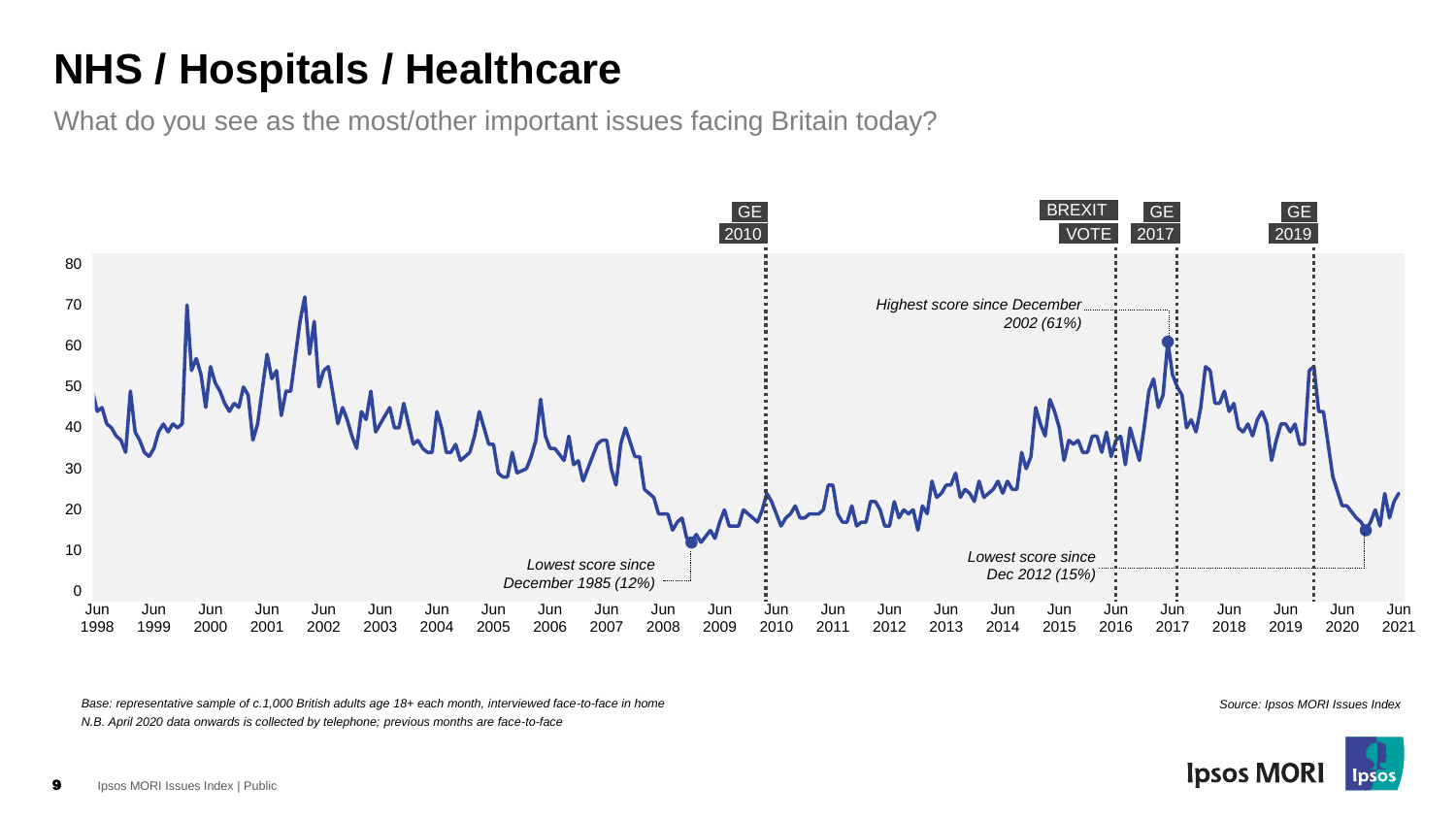# **Pollution / Environment / Climate change**

What do you see as the most/other important issues facing Britain today?



*N.B. April 2020 data onwards is collected by telephone; previous months are face-to-face Base: representative sample of c.1,000 British adults age 18+ each month, interviewed face-to-face in home Source: Ipsos MORI Issues Index*

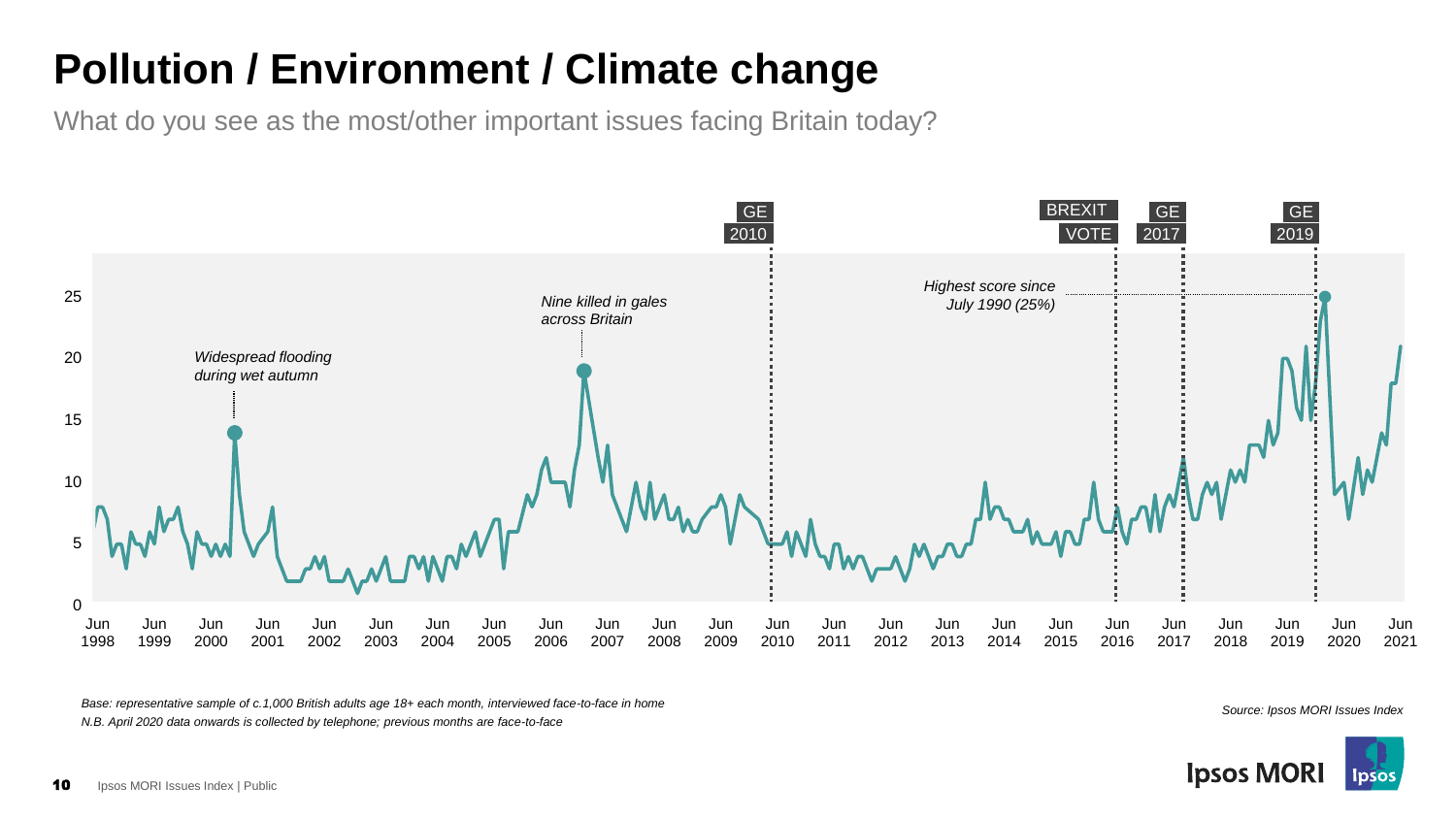# **Immigration / Immigrants**

What do you see as the most/other important issues facing Britain today?



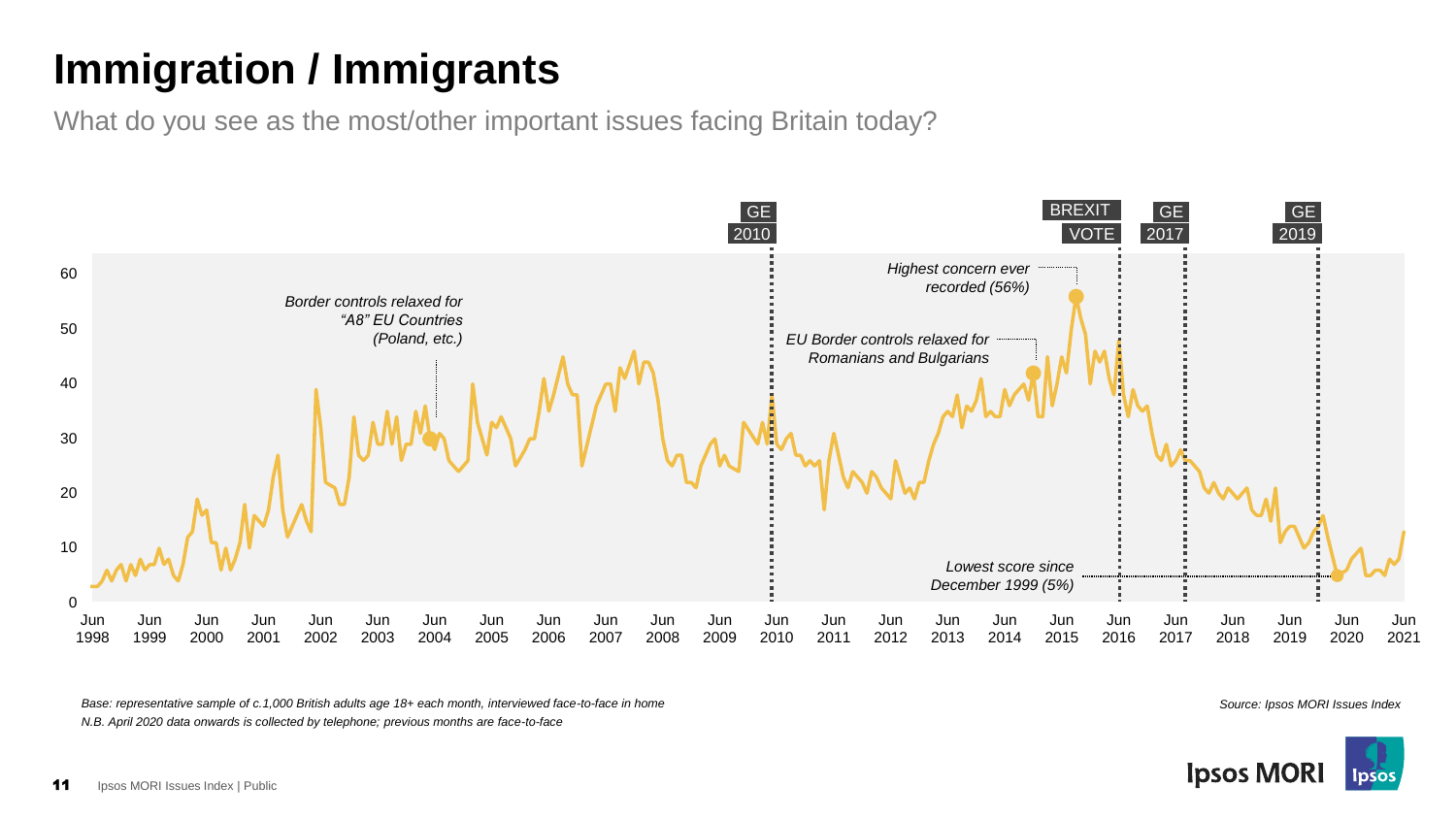## **Unemployment / Factory closure / Lack of industry**

What do you see as the most/other important issues facing Britain today?



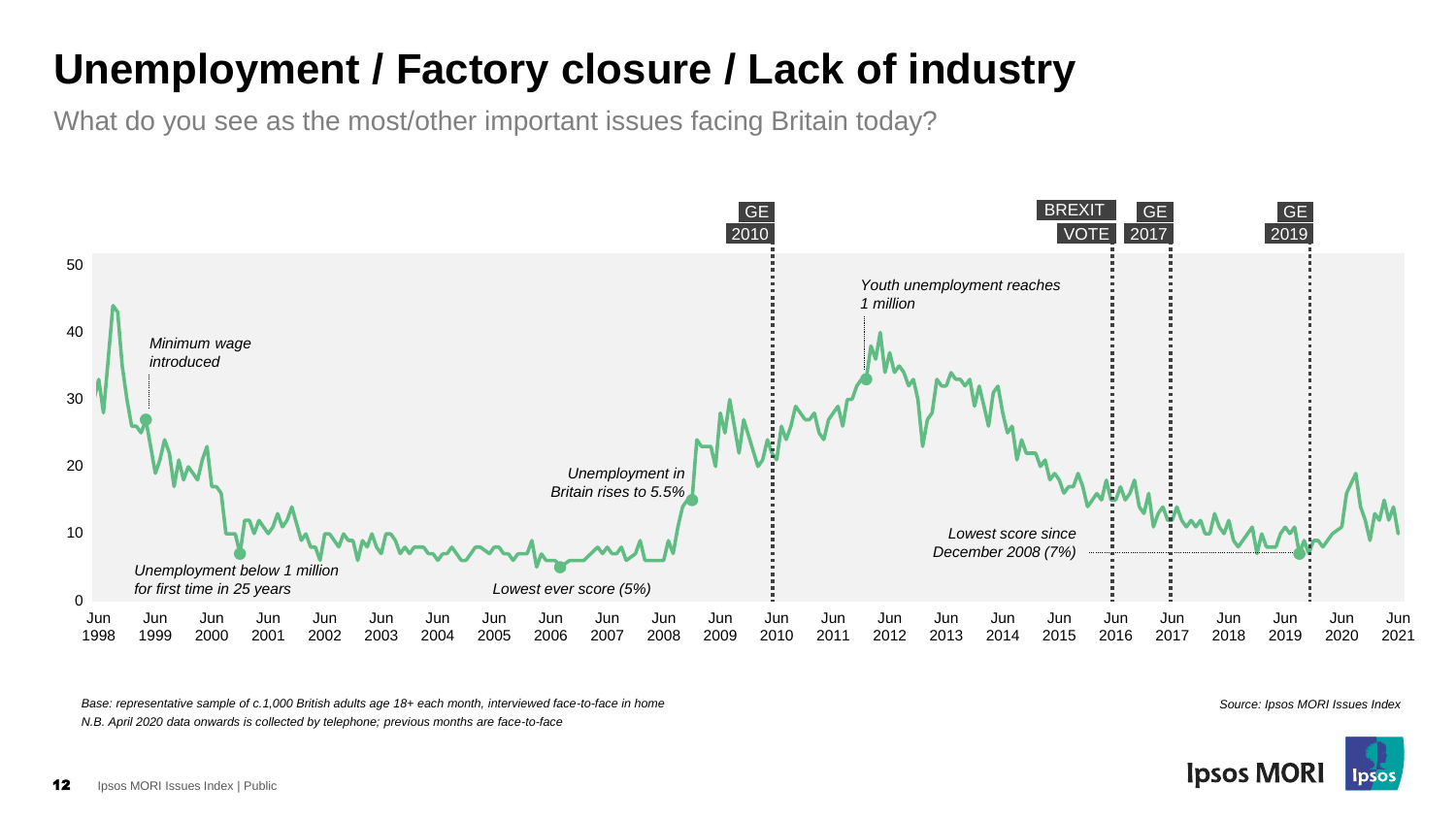#### **Education / Schools**

What do you see as the most/other important issues facing Britain today?



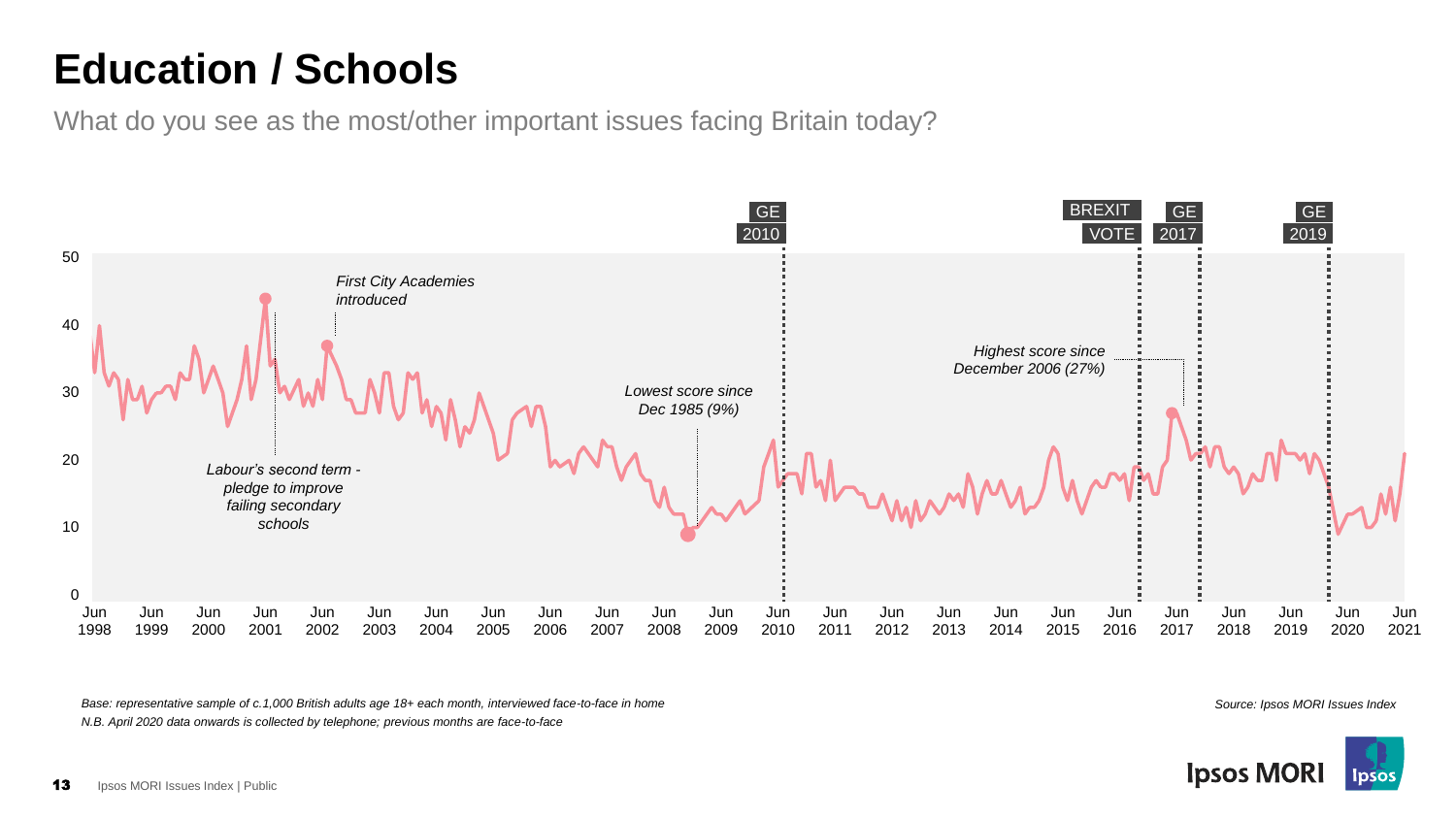### **Crime / Law & Order / Violence / Vandalism / ASB**

What do you see as the most/other important issues facing Britain today?



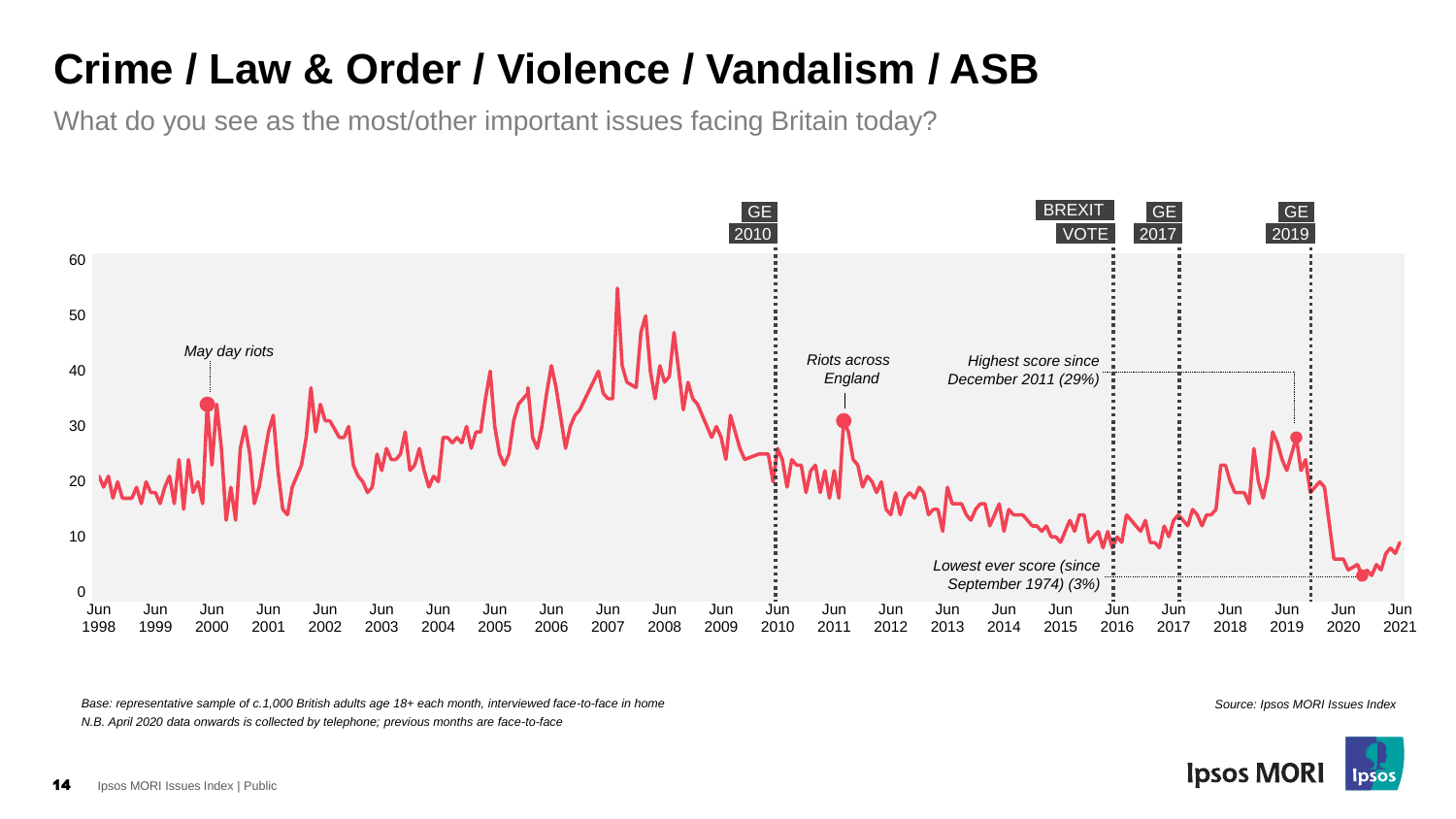# **Defence / Foreign Affairs / International terrorism**

What do you see as the most/other important issues facing Britain today?



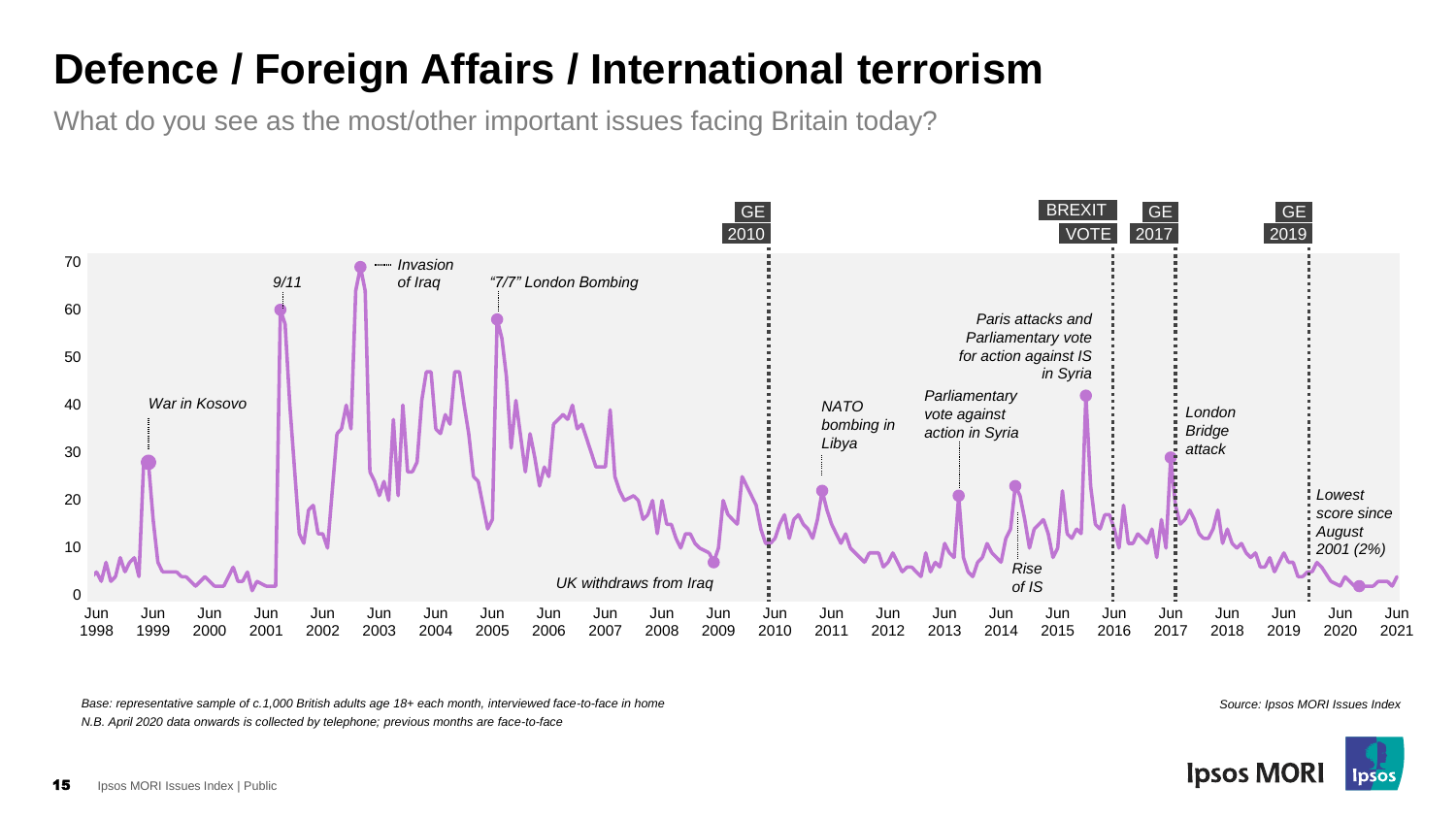## **Poverty/inequality**

What do you see as the most/other important issues facing Britain today?



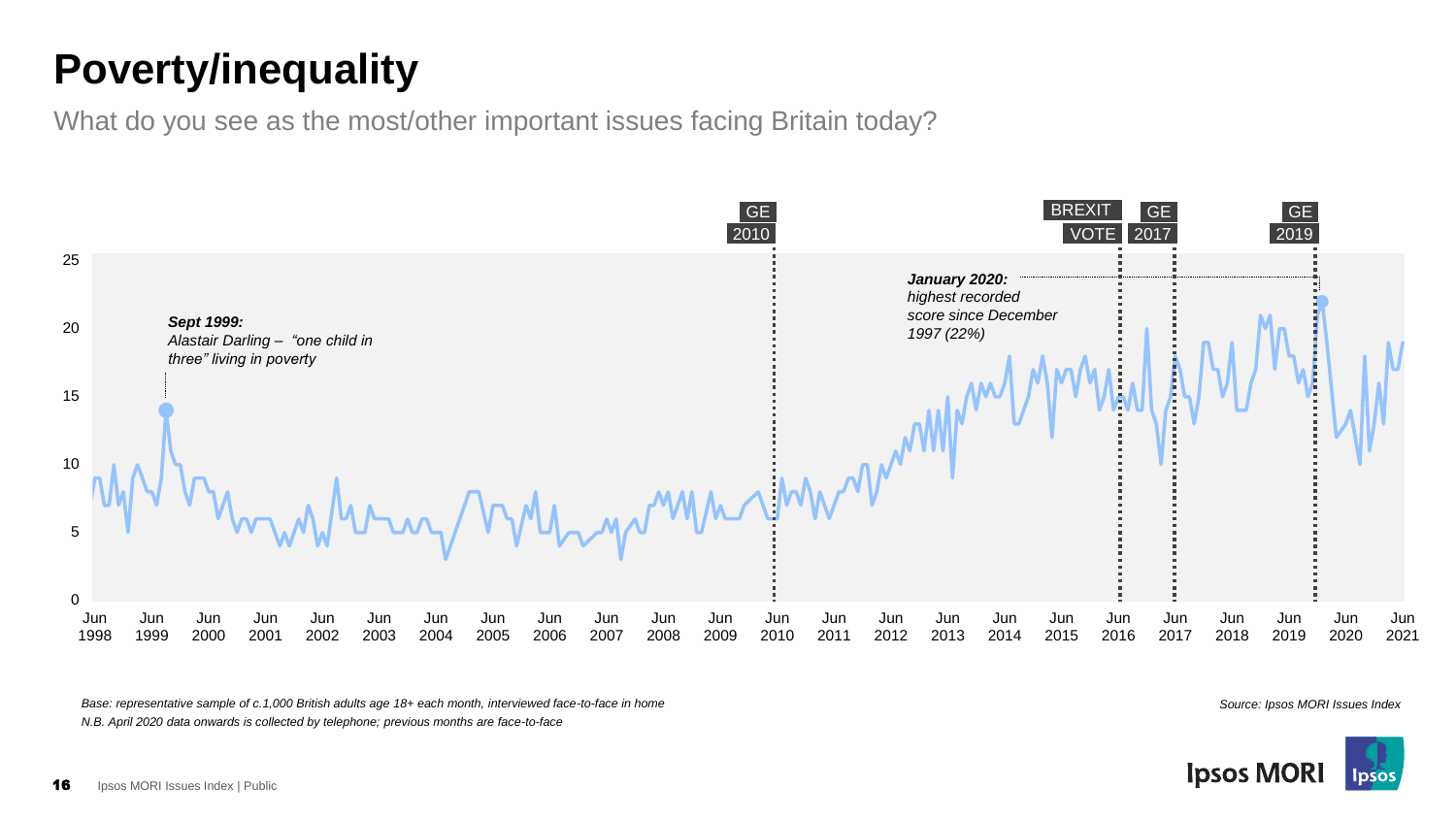#### **Party support**

What do you see as the most/other important issues facing Britain today?



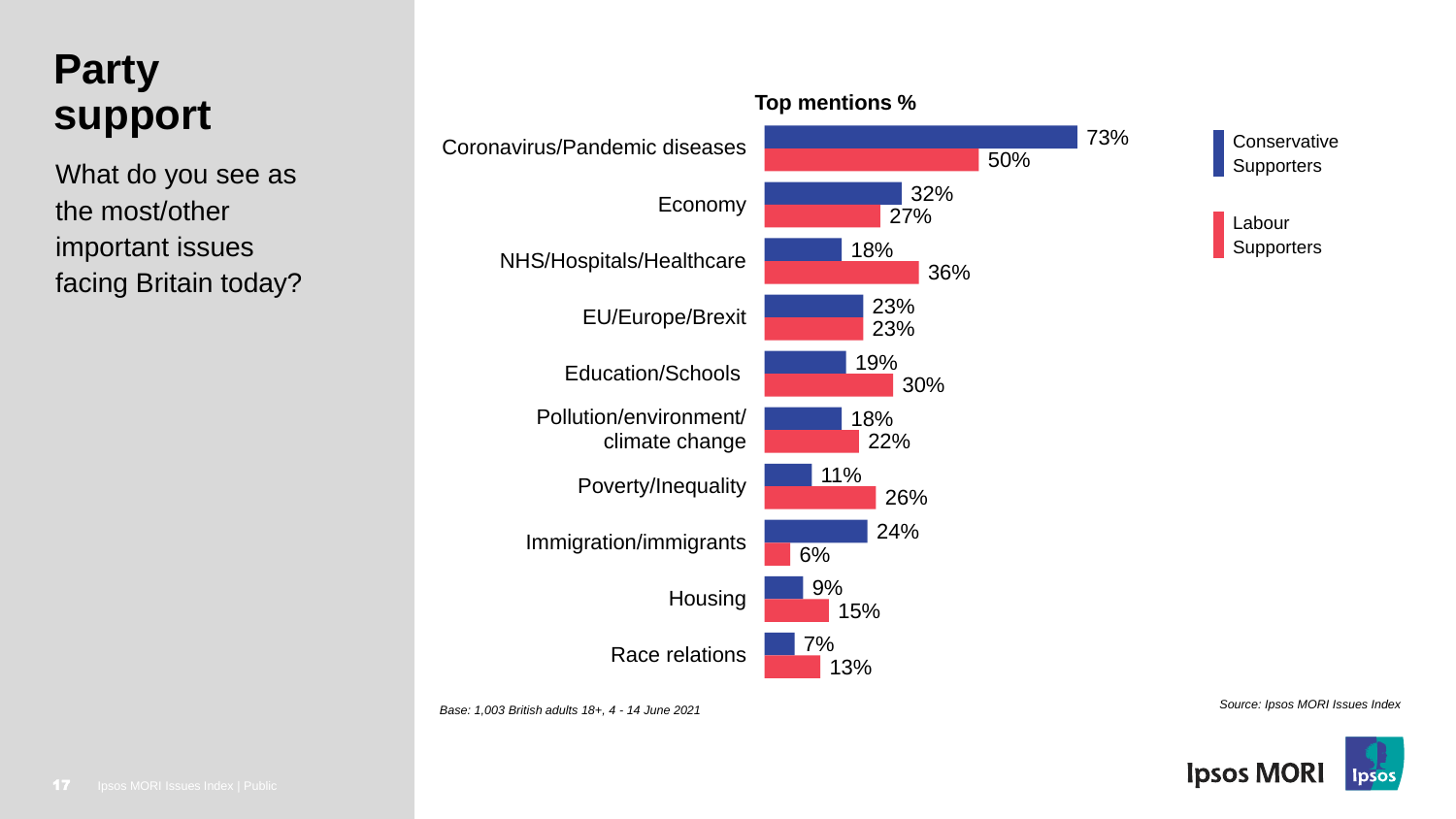#### **Men and women**

What do you see as the most/other important issues facing Britain today?



*Source: Ipsos MORI Issues Index Base: 1,003 British adults 18+, 4 - 14 June 2021*



**Men** 

Women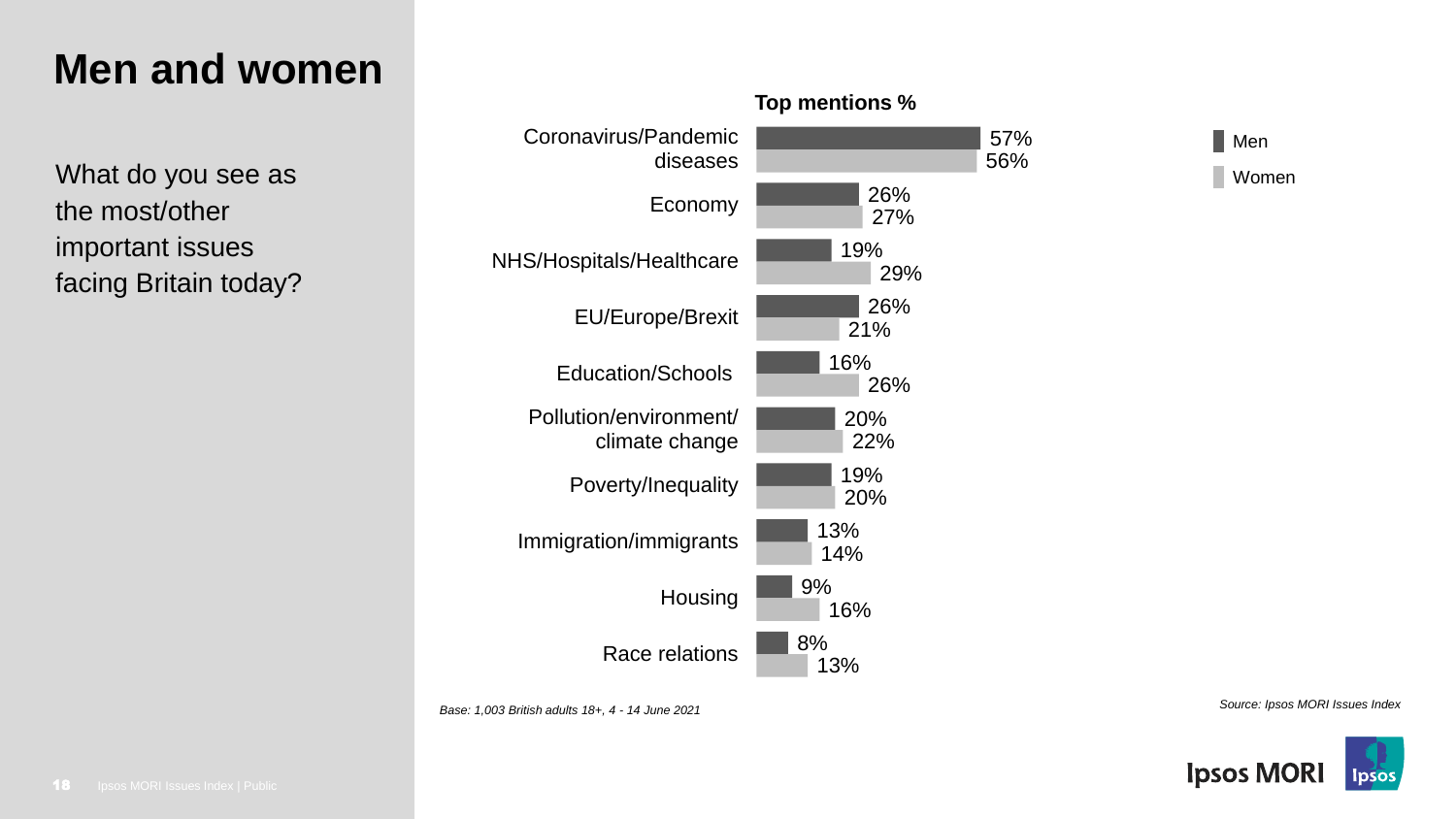#### **Social grade**

What do you see as the most/other important issues facing Britain today?



*Source: Ipsos MORI Issues Index Base: 1,003 British adults 18+, 4 - 14 June 2021*

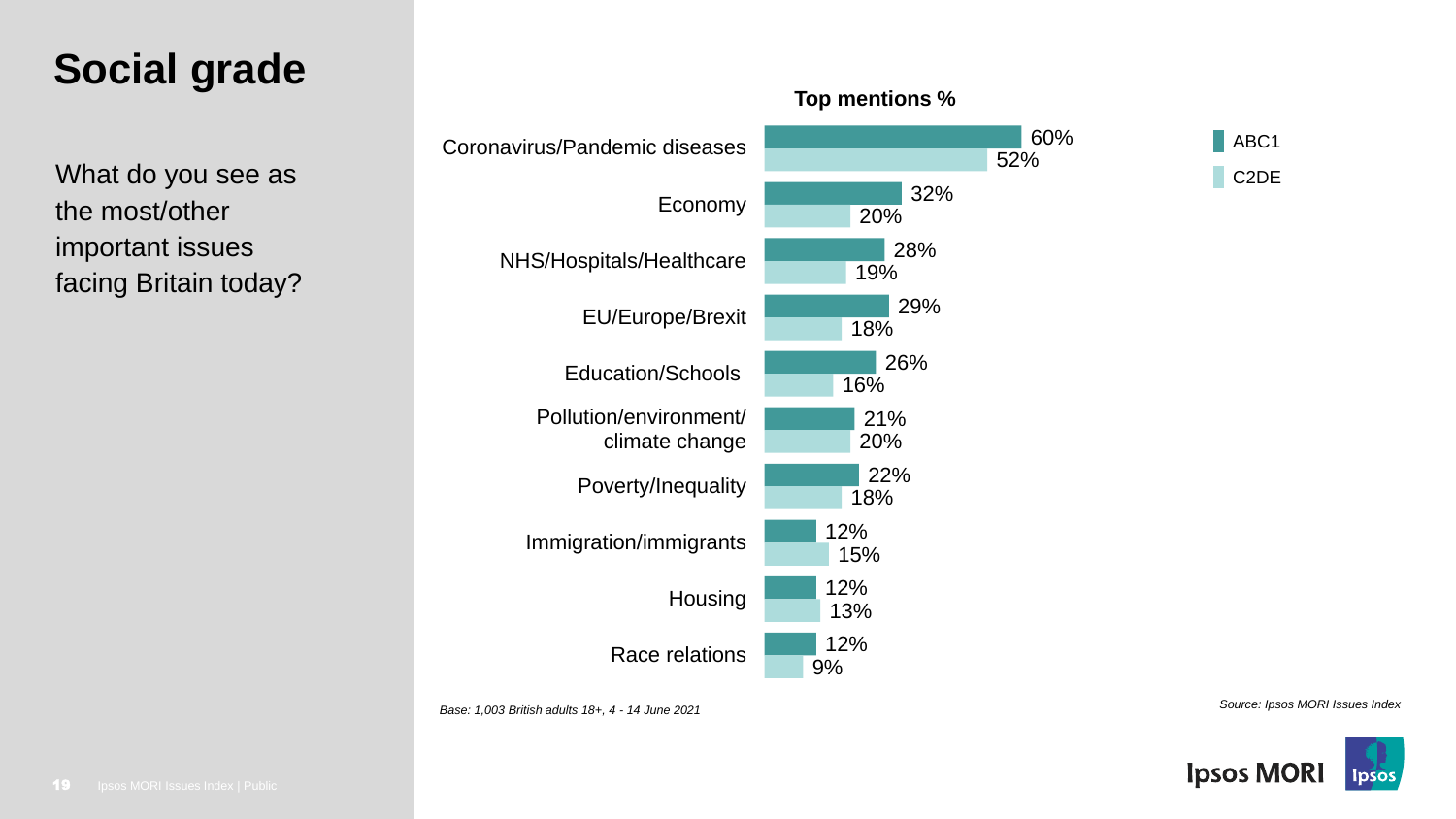## **Ethnic background**

What do you see as the most/other important issues facing Britain today?



**White** Ethnic minorities

*Source: Ipsos MORI Issues Index Base: 1,003 British adults 18+, 4 - 14 June 2021*

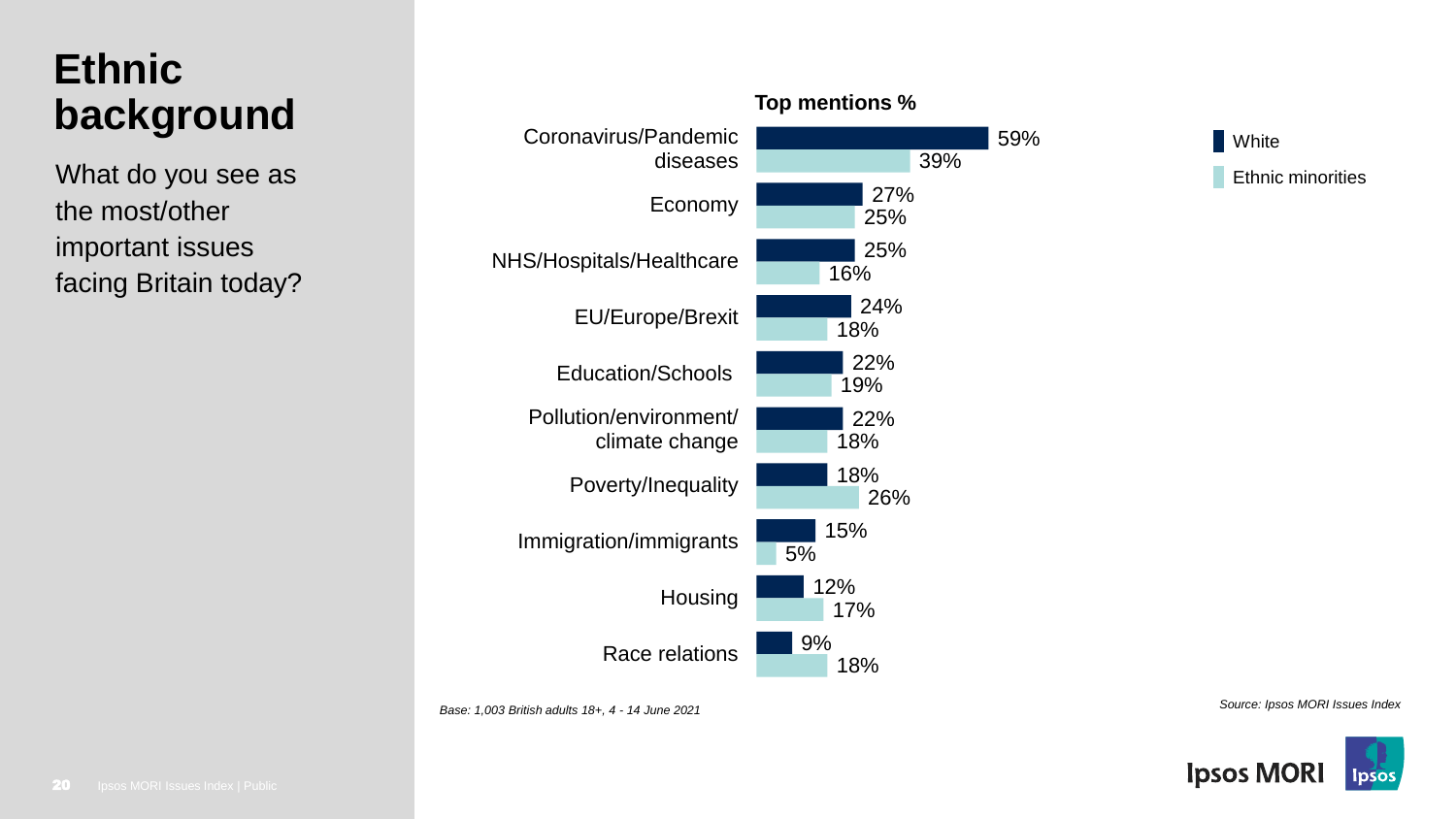#### **Age group**

What do you see as the most/other important issues facing Britain today?



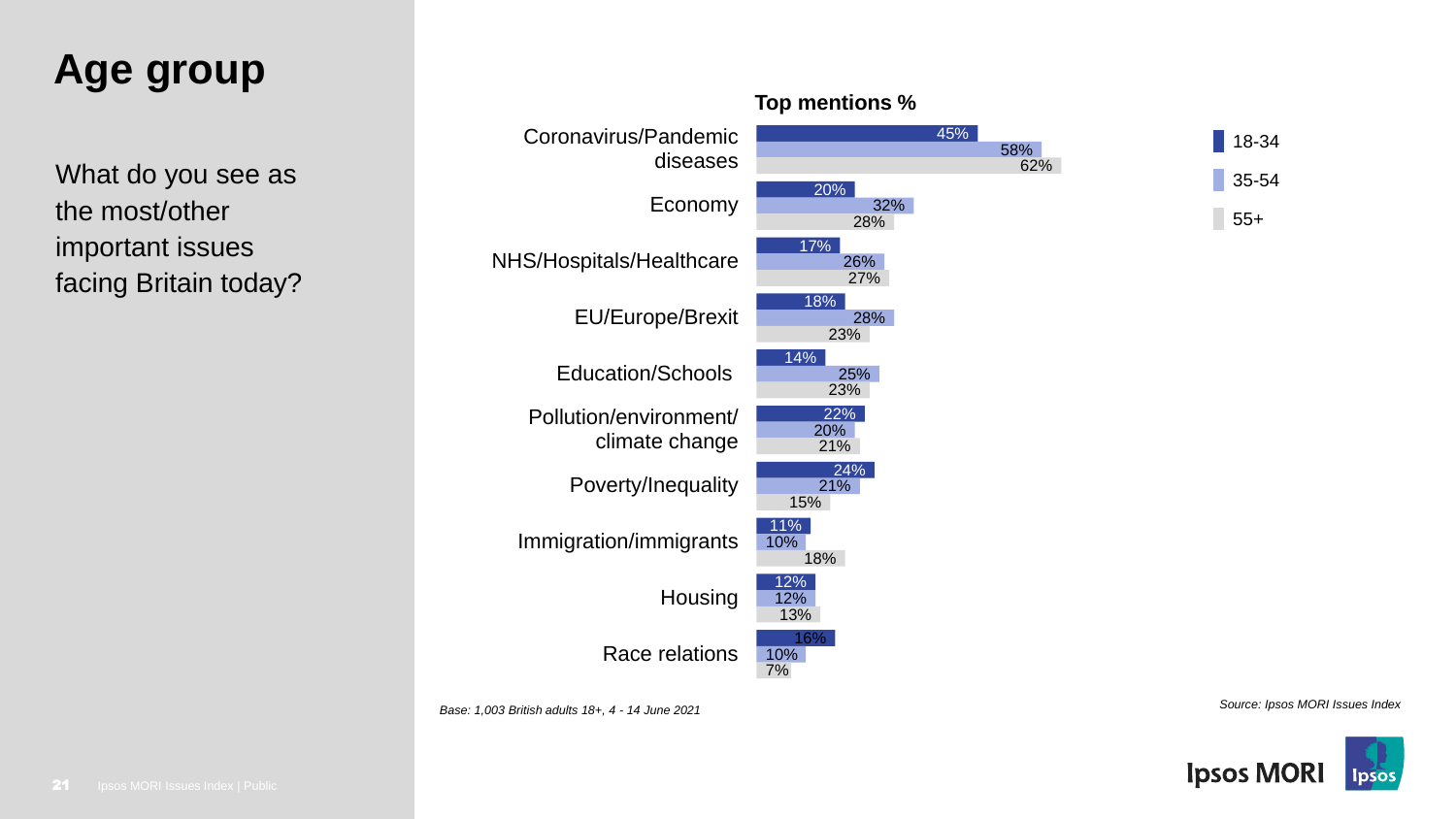## **Concern about coronavirus/pandemic disease by subgroup**

What do you see as the most/other important issues facing Britain today?



*Base: 1,003 British adults 18+, 4 - 14 June 2021*



*Source: Ipsos MORI Issues Index*

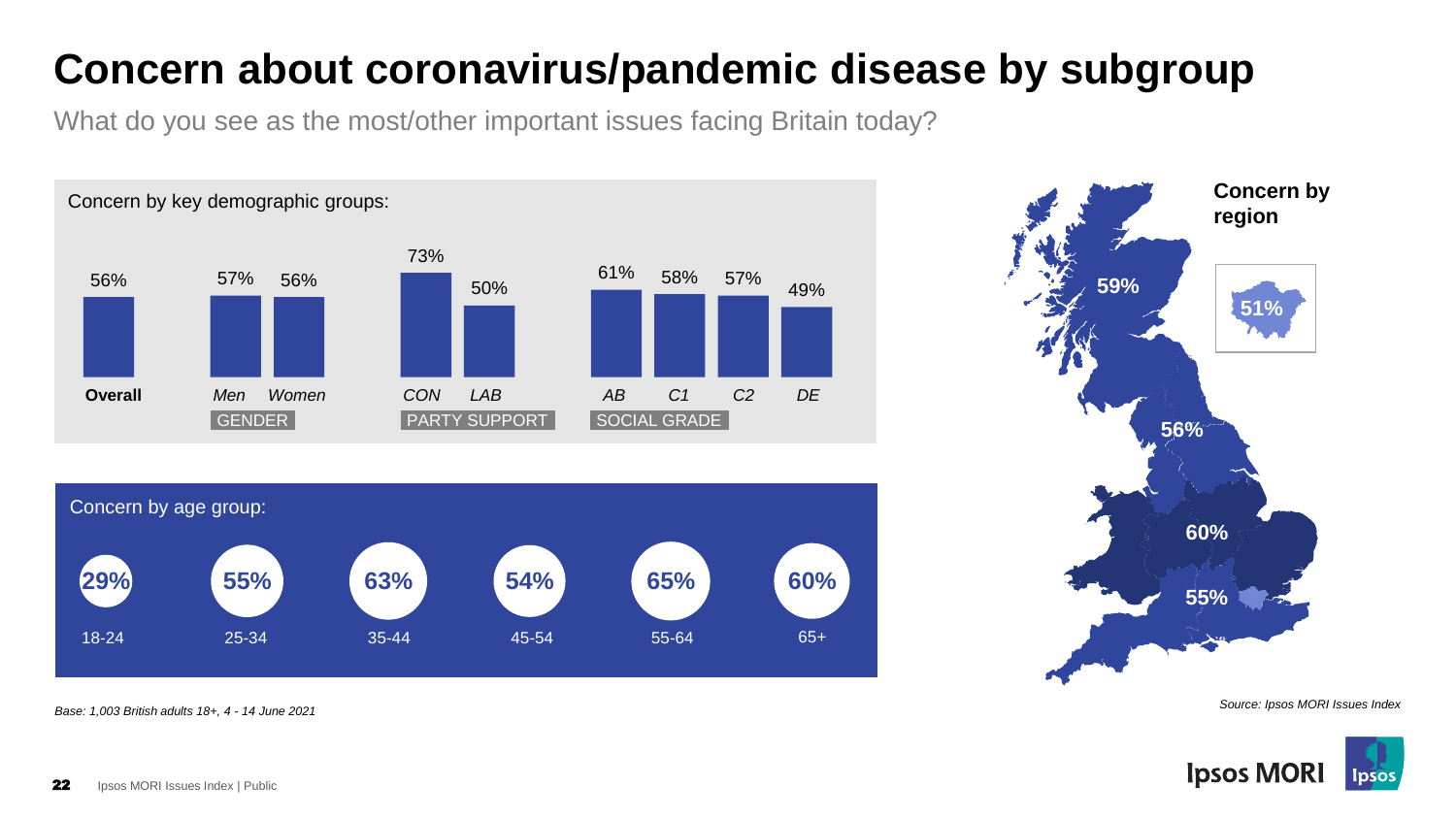# **Concern about the economy by subgroup**

What do you see as the most/other important issues facing Britain today?





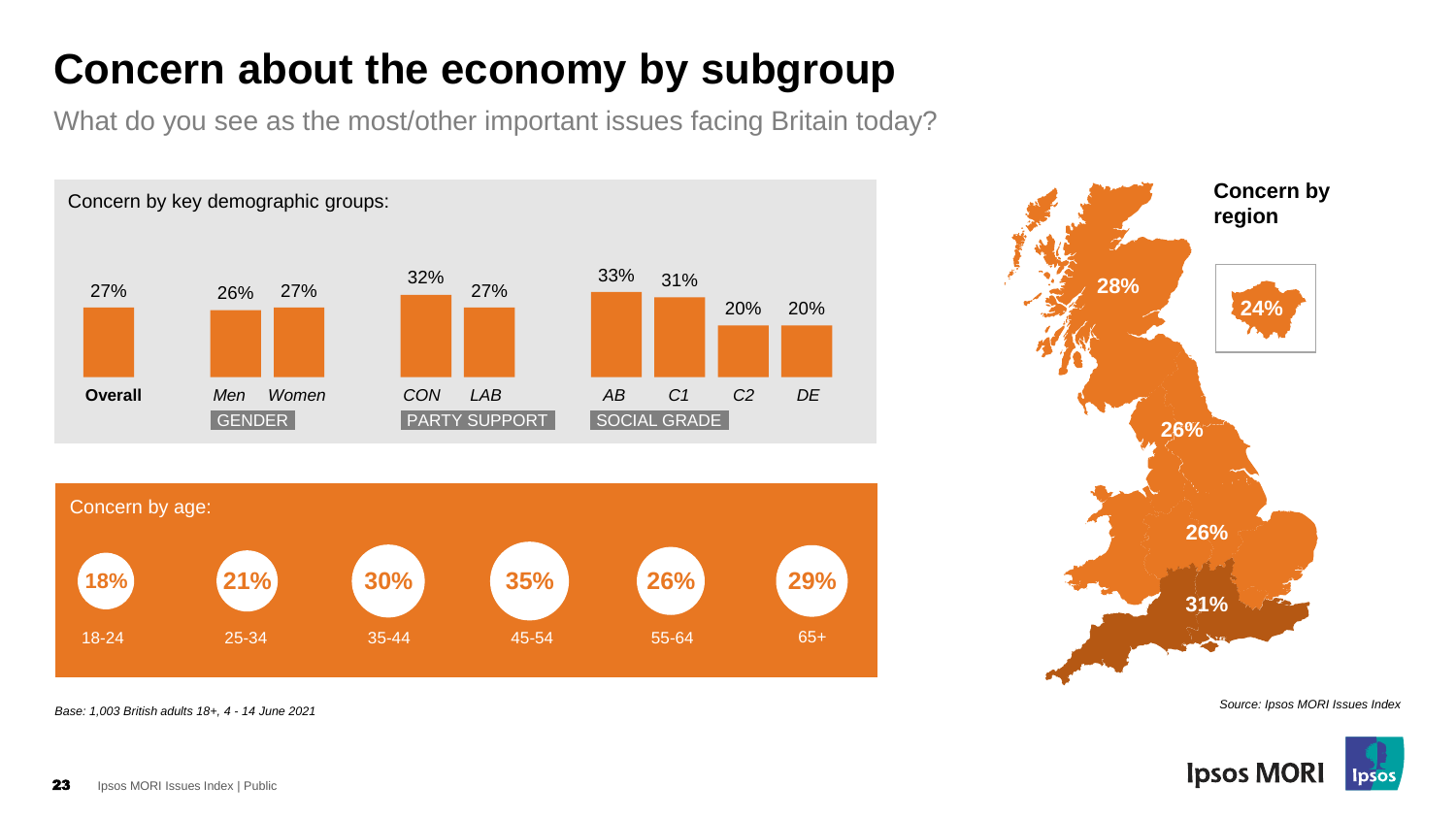## **Concern about pollution/climate change by subgroup**

What do you see as the most/other important issues facing Britain today?





*Source: Ipsos MORI Issues Index*



24 Ipsos MORI Issues Index | Public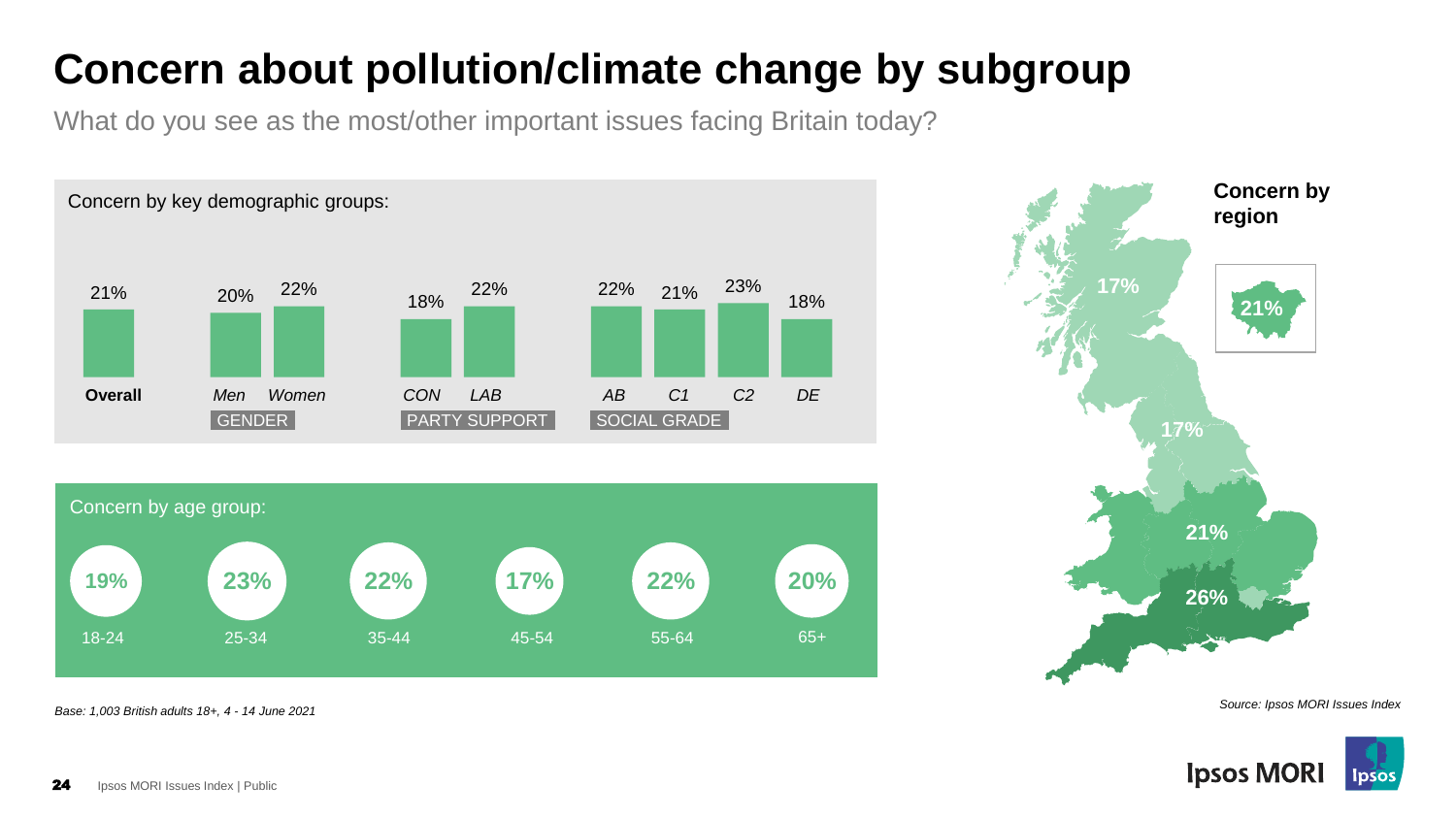# **Concern about Brexit/EU by subgroup**

What do you see as the most/other important issues facing Britain today?



*Base: 1,003 British adults 18+, 4 - 14 June 2021*



*Source: Ipsos MORI Issues Index*

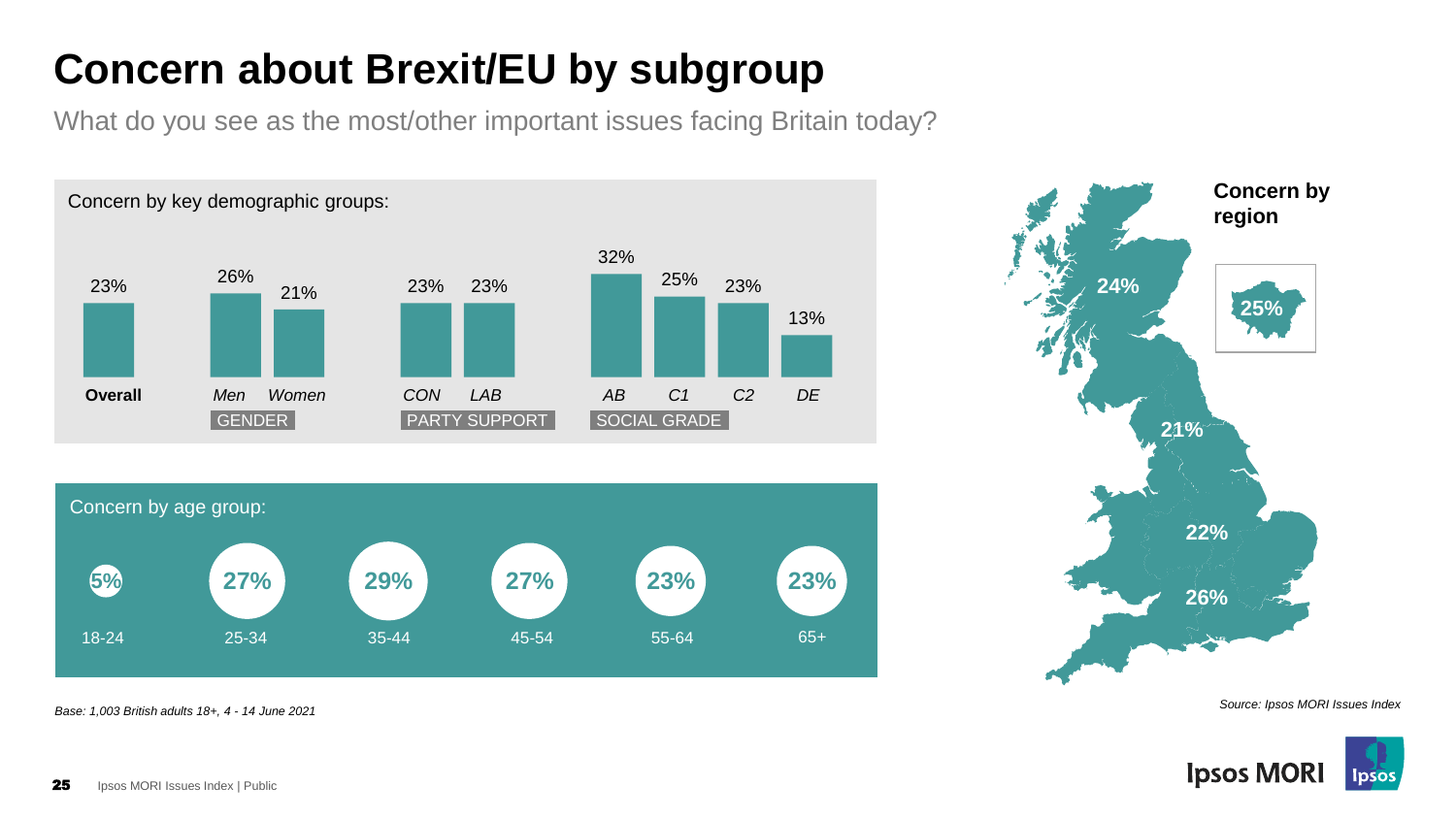# **Concern about education by subgroup**

What do you see as the most/other important issues facing Britain today?



*Base: 1,003 British adults 18+, 4 - 14 June 2021*



*Source: Ipsos MORI Issues Index*